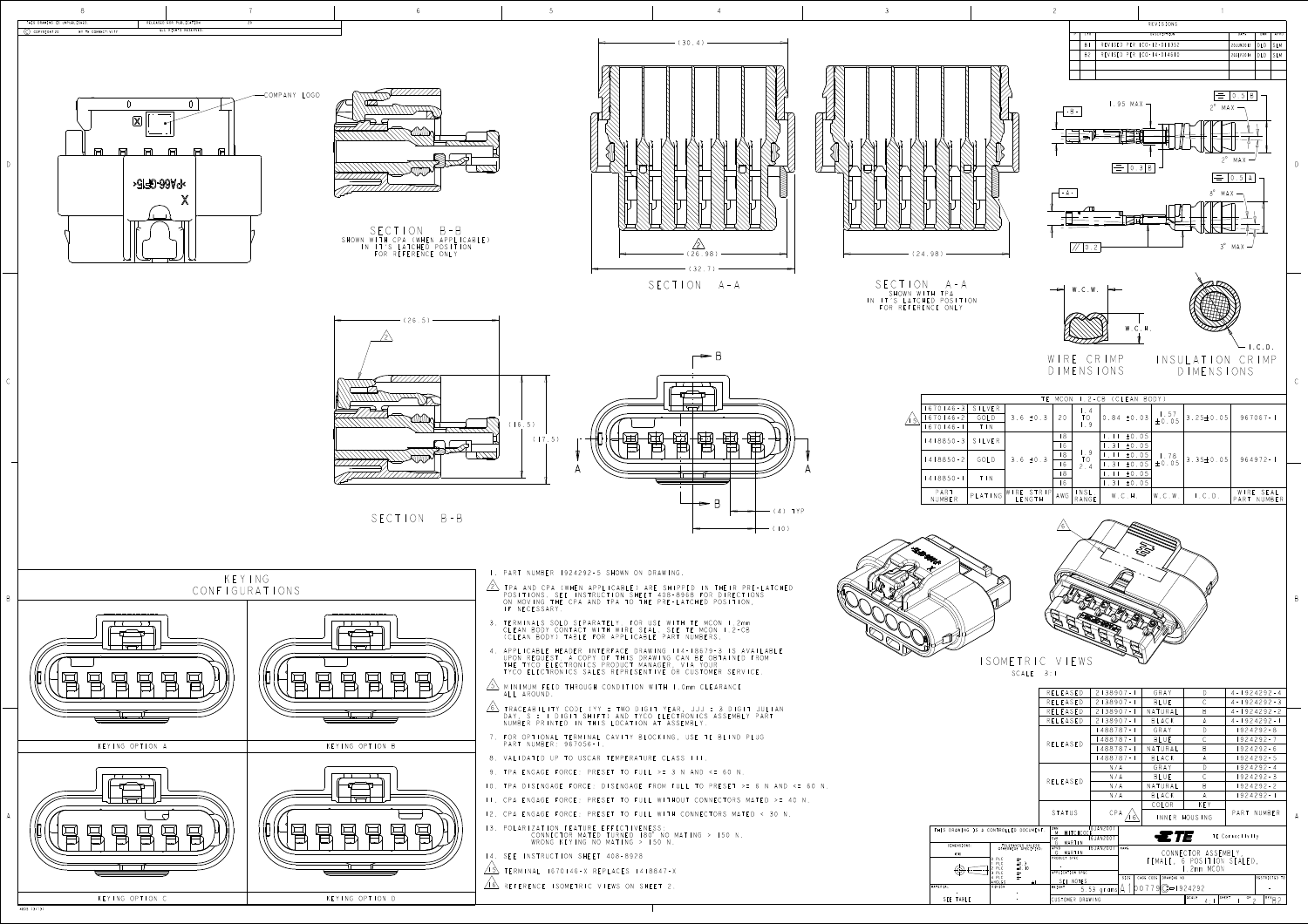| THIS DRAWING IS A CONTROLLED |                                                                                              |
|------------------------------|----------------------------------------------------------------------------------------------|
| DIMENSIONS:                  | TOLERANO<br>OTHERWISE                                                                        |
| mm                           | PLC<br>0                                                                                     |
|                              | PLC<br>E<br>E<br>2<br>PLC<br>$\overline{\mathbf{3}}$<br>Ε<br>PI C<br>Ë<br>PLC<br>4<br>ANGLES |
| MATERIAL                     | FINISH                                                                                       |
|                              |                                                                                              |
| SEE TABLE                    |                                                                                              |



4805 (3/13)

| THIS DRAWING IS UNPUBLISHED.<br>RELEASED FOR PUBLICATION                                                                                                                                                                                                                                                                                                                                                                                                                   |                                  |                                   |                                                                                                                                                                                                                                                                                                                                                                                                                                                                                                                                                                                                                                                                                                          |                                                                                                                                                                                                               |                                                                                                                                                                                                                                 |
|----------------------------------------------------------------------------------------------------------------------------------------------------------------------------------------------------------------------------------------------------------------------------------------------------------------------------------------------------------------------------------------------------------------------------------------------------------------------------|----------------------------------|-----------------------------------|----------------------------------------------------------------------------------------------------------------------------------------------------------------------------------------------------------------------------------------------------------------------------------------------------------------------------------------------------------------------------------------------------------------------------------------------------------------------------------------------------------------------------------------------------------------------------------------------------------------------------------------------------------------------------------------------------------|---------------------------------------------------------------------------------------------------------------------------------------------------------------------------------------------------------------|---------------------------------------------------------------------------------------------------------------------------------------------------------------------------------------------------------------------------------|
| ALL RIGHTS RESERVED.<br>(C) COPYRIGHT 20 BY TE CONNECTIVITY                                                                                                                                                                                                                                                                                                                                                                                                                |                                  |                                   |                                                                                                                                                                                                                                                                                                                                                                                                                                                                                                                                                                                                                                                                                                          |                                                                                                                                                                                                               | REVISIONS<br><b>DESCRIPTION</b><br>DATE   DWN   APVD<br>$-$ SEE SHEET I                                                                                                                                                         |
|                                                                                                                                                                                                                                                                                                                                                                                                                                                                            |                                  |                                   |                                                                                                                                                                                                                                                                                                                                                                                                                                                                                                                                                                                                                                                                                                          |                                                                                                                                                                                                               |                                                                                                                                                                                                                                 |
|                                                                                                                                                                                                                                                                                                                                                                                                                                                                            |                                  |                                   | ISOMETRIC VIEWS                                                                                                                                                                                                                                                                                                                                                                                                                                                                                                                                                                                                                                                                                          |                                                                                                                                                                                                               | CPA PN 2138907-1                                                                                                                                                                                                                |
|                                                                                                                                                                                                                                                                                                                                                                                                                                                                            |                                  | CPA PN 1488787-1                  |                                                                                                                                                                                                                                                                                                                                                                                                                                                                                                                                                                                                                                                                                                          |                                                                                                                                                                                                               |                                                                                                                                                                                                                                 |
|                                                                                                                                                                                                                                                                                                                                                                                                                                                                            |                                  |                                   |                                                                                                                                                                                                                                                                                                                                                                                                                                                                                                                                                                                                                                                                                                          |                                                                                                                                                                                                               |                                                                                                                                                                                                                                 |
|                                                                                                                                                                                                                                                                                                                                                                                                                                                                            | V PAGGERS                        |                                   |                                                                                                                                                                                                                                                                                                                                                                                                                                                                                                                                                                                                                                                                                                          |                                                                                                                                                                                                               | 1 PAGG-GFIG-                                                                                                                                                                                                                    |
|                                                                                                                                                                                                                                                                                                                                                                                                                                                                            |                                  |                                   |                                                                                                                                                                                                                                                                                                                                                                                                                                                                                                                                                                                                                                                                                                          |                                                                                                                                                                                                               |                                                                                                                                                                                                                                 |
|                                                                                                                                                                                                                                                                                                                                                                                                                                                                            |                                  |                                   |                                                                                                                                                                                                                                                                                                                                                                                                                                                                                                                                                                                                                                                                                                          |                                                                                                                                                                                                               |                                                                                                                                                                                                                                 |
|                                                                                                                                                                                                                                                                                                                                                                                                                                                                            |                                  |                                   | $\sqrt{5}$                                                                                                                                                                                                                                                                                                                                                                                                                                                                                                                                                                                                                                                                                               |                                                                                                                                                                                                               | $\frac{1}{\sqrt{\frac{1}{\sqrt{1-\frac{1}{2}}}}}$<br>$\mathcal{N}$                                                                                                                                                              |
| $\frac{5}{\cancel{0}34.6}$ MIN                                                                                                                                                                                                                                                                                                                                                                                                                                             | $\mathbb{R}$                     |                                   | $\emptyset$ 34.6 MIN $\longrightarrow$                                                                                                                                                                                                                                                                                                                                                                                                                                                                                                                                                                                                                                                                   | $\mathbb{\cancel{\boxtimes}}$<br>$\boxtimes$                                                                                                                                                                  | $\mathbb{\overline{M}}$                                                                                                                                                                                                         |
|                                                                                                                                                                                                                                                                                                                                                                                                                                                                            |                                  |                                   |                                                                                                                                                                                                                                                                                                                                                                                                                                                                                                                                                                                                                                                                                                          |                                                                                                                                                                                                               | $\boxtimes$<br>$\mathbb{Z}$                                                                                                                                                                                                     |
| $\Box$<br>$\Box$                                                                                                                                                                                                                                                                                                                                                                                                                                                           | 凶                                |                                   |                                                                                                                                                                                                                                                                                                                                                                                                                                                                                                                                                                                                                                                                                                          |                                                                                                                                                                                                               |                                                                                                                                                                                                                                 |
|                                                                                                                                                                                                                                                                                                                                                                                                                                                                            | 12.7)                            |                                   | $\textcircled{\textcircled{\scriptsize{\#}}}\textcircled{\textcircled{\scriptsize{\#}}}\textcircled{\textcircled{\scriptsize{\#}}}\textcircled{\textcircled{\scriptsize{\#}}}\textcircled{\textcircled{\scriptsize{\#}}}\textcircled{\textcircled{\scriptsize{\#}}}\textcircled{\textcircled{\scriptsize{\#}}}\textcircled{\textcircled{\scriptsize{\#}}}\textcircled{\textcircled{\scriptsize{\#}}}\textcircled{\textcircled{\scriptsize{\#}}}\textcircled{\textcircled{\scriptsize{\#}}}\textcircled{\textcircled{\scriptsize{\#}}}\textcircled{\textcircled{\scriptsize{\#}}}\textcircled{\textcircled{\scriptsize{\#}}}\textcircled{\textcircled{\scriptsize{\#}}}\textcircled{\textcircled{\script$ | (12.7)                                                                                                                                                                                                        | P/N 4-1924292-1 SHOWN<br>SCALE 6:1                                                                                                                                                                                              |
|                                                                                                                                                                                                                                                                                                                                                                                                                                                                            | P/N 1924292-5 SHOWN<br>scale 6:1 |                                   |                                                                                                                                                                                                                                                                                                                                                                                                                                                                                                                                                                                                                                                                                                          |                                                                                                                                                                                                               |                                                                                                                                                                                                                                 |
|                                                                                                                                                                                                                                                                                                                                                                                                                                                                            |                                  |                                   |                                                                                                                                                                                                                                                                                                                                                                                                                                                                                                                                                                                                                                                                                                          |                                                                                                                                                                                                               |                                                                                                                                                                                                                                 |
|                                                                                                                                                                                                                                                                                                                                                                                                                                                                            |                                  |                                   |                                                                                                                                                                                                                                                                                                                                                                                                                                                                                                                                                                                                                                                                                                          |                                                                                                                                                                                                               |                                                                                                                                                                                                                                 |
| $\cdots$ $\cdots$ $\cdots$<br>FEED THROUGH CONDITION                                                                                                                                                                                                                                                                                                                                                                                                                       |                                  |                                   | FEED THROUGH CONDITION                                                                                                                                                                                                                                                                                                                                                                                                                                                                                                                                                                                                                                                                                   |                                                                                                                                                                                                               |                                                                                                                                                                                                                                 |
| $\frac{1}{2} \left( \frac{1}{2} \right) \left( \frac{1}{2} \right) \left( \frac{1}{2} \right) \left( \frac{1}{2} \right) \left( \frac{1}{2} \right) \left( \frac{1}{2} \right) \left( \frac{1}{2} \right) \left( \frac{1}{2} \right) \left( \frac{1}{2} \right) \left( \frac{1}{2} \right) \left( \frac{1}{2} \right) \left( \frac{1}{2} \right) \left( \frac{1}{2} \right) \left( \frac{1}{2} \right) \left( \frac{1}{2} \right) \left( \frac{1}{2} \right) \left( \frac$ | ______                           | and the state of the state of the |                                                                                                                                                                                                                                                                                                                                                                                                                                                                                                                                                                                                                                                                                                          |                                                                                                                                                                                                               |                                                                                                                                                                                                                                 |
|                                                                                                                                                                                                                                                                                                                                                                                                                                                                            |                                  |                                   |                                                                                                                                                                                                                                                                                                                                                                                                                                                                                                                                                                                                                                                                                                          |                                                                                                                                                                                                               |                                                                                                                                                                                                                                 |
|                                                                                                                                                                                                                                                                                                                                                                                                                                                                            |                                  |                                   |                                                                                                                                                                                                                                                                                                                                                                                                                                                                                                                                                                                                                                                                                                          |                                                                                                                                                                                                               |                                                                                                                                                                                                                                 |
|                                                                                                                                                                                                                                                                                                                                                                                                                                                                            |                                  |                                   |                                                                                                                                                                                                                                                                                                                                                                                                                                                                                                                                                                                                                                                                                                          |                                                                                                                                                                                                               |                                                                                                                                                                                                                                 |
|                                                                                                                                                                                                                                                                                                                                                                                                                                                                            |                                  |                                   |                                                                                                                                                                                                                                                                                                                                                                                                                                                                                                                                                                                                                                                                                                          |                                                                                                                                                                                                               |                                                                                                                                                                                                                                 |
|                                                                                                                                                                                                                                                                                                                                                                                                                                                                            |                                  |                                   |                                                                                                                                                                                                                                                                                                                                                                                                                                                                                                                                                                                                                                                                                                          |                                                                                                                                                                                                               |                                                                                                                                                                                                                                 |
|                                                                                                                                                                                                                                                                                                                                                                                                                                                                            |                                  |                                   |                                                                                                                                                                                                                                                                                                                                                                                                                                                                                                                                                                                                                                                                                                          |                                                                                                                                                                                                               |                                                                                                                                                                                                                                 |
|                                                                                                                                                                                                                                                                                                                                                                                                                                                                            |                                  |                                   |                                                                                                                                                                                                                                                                                                                                                                                                                                                                                                                                                                                                                                                                                                          |                                                                                                                                                                                                               |                                                                                                                                                                                                                                 |
|                                                                                                                                                                                                                                                                                                                                                                                                                                                                            |                                  |                                   |                                                                                                                                                                                                                                                                                                                                                                                                                                                                                                                                                                                                                                                                                                          |                                                                                                                                                                                                               |                                                                                                                                                                                                                                 |
|                                                                                                                                                                                                                                                                                                                                                                                                                                                                            |                                  |                                   |                                                                                                                                                                                                                                                                                                                                                                                                                                                                                                                                                                                                                                                                                                          |                                                                                                                                                                                                               |                                                                                                                                                                                                                                 |
|                                                                                                                                                                                                                                                                                                                                                                                                                                                                            |                                  |                                   |                                                                                                                                                                                                                                                                                                                                                                                                                                                                                                                                                                                                                                                                                                          | THIS DRAWING IS A CONTROLLED DOCUMENT.                                                                                                                                                                        | 16 JAN2007<br>HITCHCOCK 16 JAN2007<br>$\epsilon$ to $T$<br>TE Connectivity                                                                                                                                                      |
|                                                                                                                                                                                                                                                                                                                                                                                                                                                                            |                                  |                                   |                                                                                                                                                                                                                                                                                                                                                                                                                                                                                                                                                                                                                                                                                                          | TOLERANCES UNLESS<br>OTHERWISE SPECIFIED:<br>DIMENSIONS:<br>mm<br>$\begin{array}{cc} 10 \text{ } \text{PLC} & \pm \text{-} \\ 1 \text{ } \text{PLC} & \pm 0.3 \\ \text{? } \text{PLC} & \pm 0.10 \end{array}$ | MARTIN<br>16JAN2007 NAME<br>CONNECTOR ASSEMBLY,<br>FEMALE, 6 POSITION SEALED,<br>I.2mm MCON<br><b>G.</b> MARTIN                                                                                                                 |
|                                                                                                                                                                                                                                                                                                                                                                                                                                                                            |                                  |                                   |                                                                                                                                                                                                                                                                                                                                                                                                                                                                                                                                                                                                                                                                                                          | $\bigoplus$<br>PLC<br>ANGLES<br>FINISH<br>MATERIAL<br>$\alpha$ , $\alpha$ , $\alpha$ , $\alpha$<br>$\sim$                                                                                                     | $\alpha$ , $\alpha$ , $\alpha$ , $\alpha$ , $\alpha$ , $\alpha$<br>APPLICATION SPEC<br>SIZE   CAGE CODE   DRAWING NO<br>RESTRICTED TH<br>SEE NOTES<br>$100779C = 1924292$<br>WEIGHT<br>$5.53$ grams $A$<br>$\sim 100$ m $^{-1}$ |
|                                                                                                                                                                                                                                                                                                                                                                                                                                                                            |                                  |                                   |                                                                                                                                                                                                                                                                                                                                                                                                                                                                                                                                                                                                                                                                                                          | SEE TABLE                                                                                                                                                                                                     | SCALE $4:1$ SHEET $2^{OF}$<br>$R$ $R^2$ $R^2$<br>USTOMER DRAWING                                                                                                                                                                |